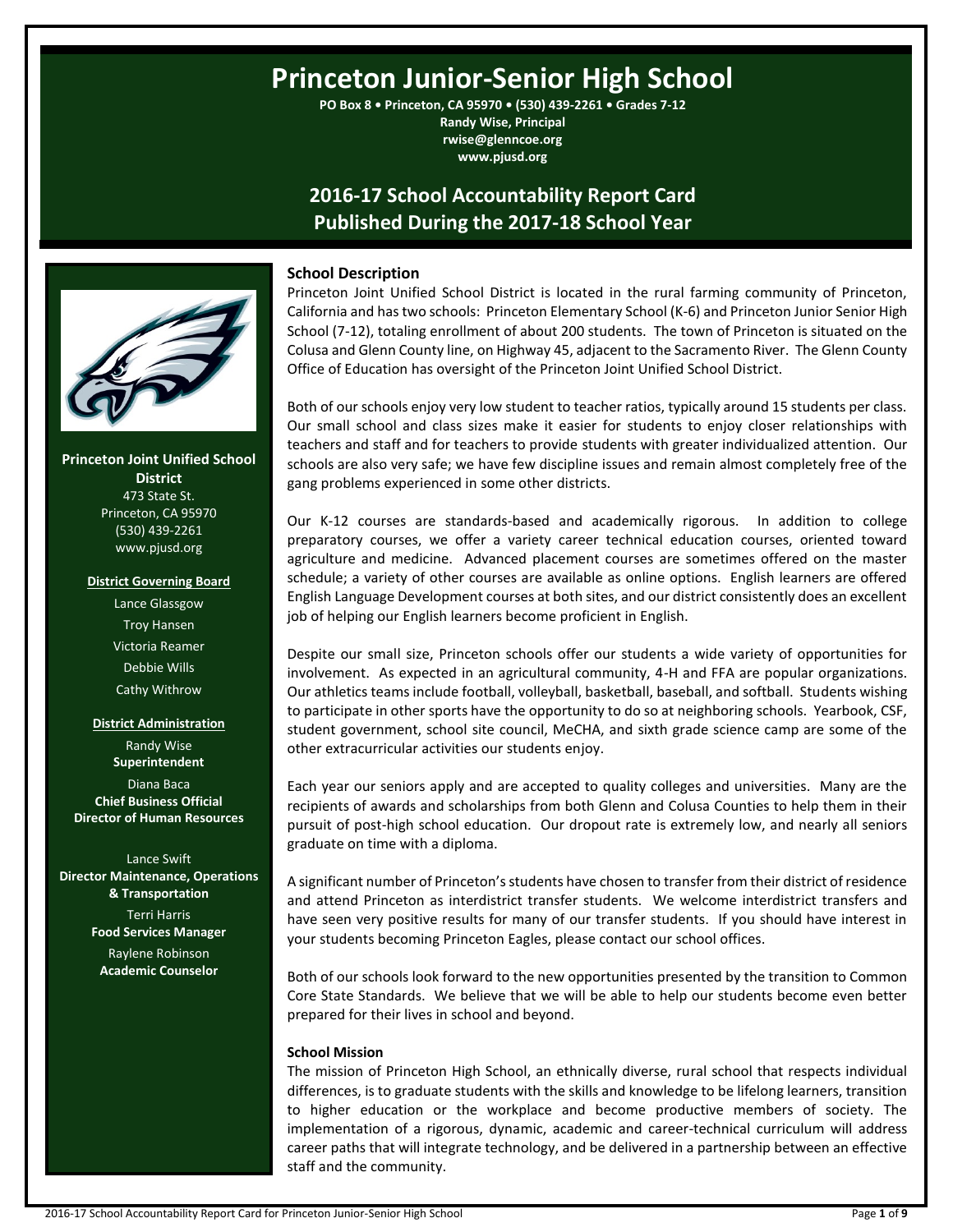### **About the SARC**

By February 1 of each year, every school in California is required by state law to publish a School Accountability Report Card (SARC). The SARC contains information about the condition and performance of each California public school. Under the Local Control Funding Formula (LCFF) all local educational agencies (LEAs) are required to prepare a Local Control and Accountability Plan (LCAP), which describes how they intend to meet annual school-specific goals for all pupils, with specific activities to address state and local priorities. Additionally, data reported in an LCAP is to be consistent with data reported in the SARC.

- For more information about SARC requirements, see the California Department of Education (CDE) SARC Web page at http://www.cde.ca.gov/ta/ac/sa/.
- For more information about the LCFF or LCAP, see the CDE LCFF Web page at http://www.cde.ca.gov/fg/aa/lc/.
- For additional information about the school, parents/guardians and community members should contact the school principal or the district office.

| 2016-17 Student Enrollment by Grade Level |                           |  |  |  |
|-------------------------------------------|---------------------------|--|--|--|
| <b>Grade Level</b>                        | <b>Number of Students</b> |  |  |  |
| Grade 7                                   | 13                        |  |  |  |
| Grade 8                                   | 12                        |  |  |  |
| Grade 9                                   | 14                        |  |  |  |
| Grade 10                                  | 18                        |  |  |  |
| Grade 11                                  | 31                        |  |  |  |
| Grade 12                                  | ٩                         |  |  |  |
| <b>Total Enrollment</b>                   | 97                        |  |  |  |

| 2016-17 Student Enrollment by Group        |                                    |  |  |  |
|--------------------------------------------|------------------------------------|--|--|--|
| Group                                      | <b>Percent of Total Enrollment</b> |  |  |  |
| <b>Black or African American</b>           | 1                                  |  |  |  |
| American Indian or Alaska Native           | O                                  |  |  |  |
| Asian                                      | ი                                  |  |  |  |
| Filipino                                   | ი                                  |  |  |  |
| <b>Hispanic or Latino</b>                  | 61.9                               |  |  |  |
| <b>Native Hawaiian or Pacific Islander</b> | o                                  |  |  |  |
| White                                      | 37.1                               |  |  |  |
| <b>Two or More Races</b>                   | Ω                                  |  |  |  |
| Socioeconomically Disadvantaged            | 73.2                               |  |  |  |
| <b>English Learners</b>                    | 11.3                               |  |  |  |
| <b>Students with Disabilities</b>          | 8.2                                |  |  |  |
| <b>Foster Youth</b>                        | 1                                  |  |  |  |

### **A. Conditions of Learning**

#### **State Priority: Basic**

The SARC provides the following information relevant to the State priority: Basic (Priority 1):

- Degree to which teachers are appropriately assigned and fully credentialed in the subject area and for the pupils they are teaching;
- Pupils have access to standards-aligned instructional materials; and
- School facilities are maintained in good repair.

| <b>Teacher Credentials</b>                         |           |           |           |  |  |  |
|----------------------------------------------------|-----------|-----------|-----------|--|--|--|
| <b>Princeton Junior-Senior High School</b>         | $15 - 16$ | $16 - 17$ | $17 - 18$ |  |  |  |
| <b>With Full Credential</b>                        |           | 8         | 8         |  |  |  |
| <b>Without Full Credential</b>                     | 1         | O         | O         |  |  |  |
| <b>Teaching Outside Subject Area of Competence</b> | 0         | O         |           |  |  |  |
| <b>Princeton Joint Unified School District</b>     | 15-16     | $16-17$   | $17 - 18$ |  |  |  |
| <b>With Full Credential</b>                        |           |           | 12        |  |  |  |
| <b>Without Full Credential</b>                     |           |           | 1         |  |  |  |
| <b>Teaching Outside Subject Area of Competence</b> |           |           | Ω         |  |  |  |

| <b>Teacher Misassignments and Vacant Teacher Positions at this School</b> |  |  |  |  |  |  |  |  |
|---------------------------------------------------------------------------|--|--|--|--|--|--|--|--|
| <b>Princeton Junior-Senior High</b><br>15-16<br>16-17<br>$17 - 18$        |  |  |  |  |  |  |  |  |
| Teachers of English Learners                                              |  |  |  |  |  |  |  |  |
| Total Teacher Misassignments                                              |  |  |  |  |  |  |  |  |
| <b>Vacant Teacher Positions</b>                                           |  |  |  |  |  |  |  |  |

\* "Misassignments" refers to the number of positions filled by teachers who lack legal authorization to teach that grade level, subject area, student group, etc. Total Teacher Misassignments includes the number of Misassignments of Teachers of English Learners.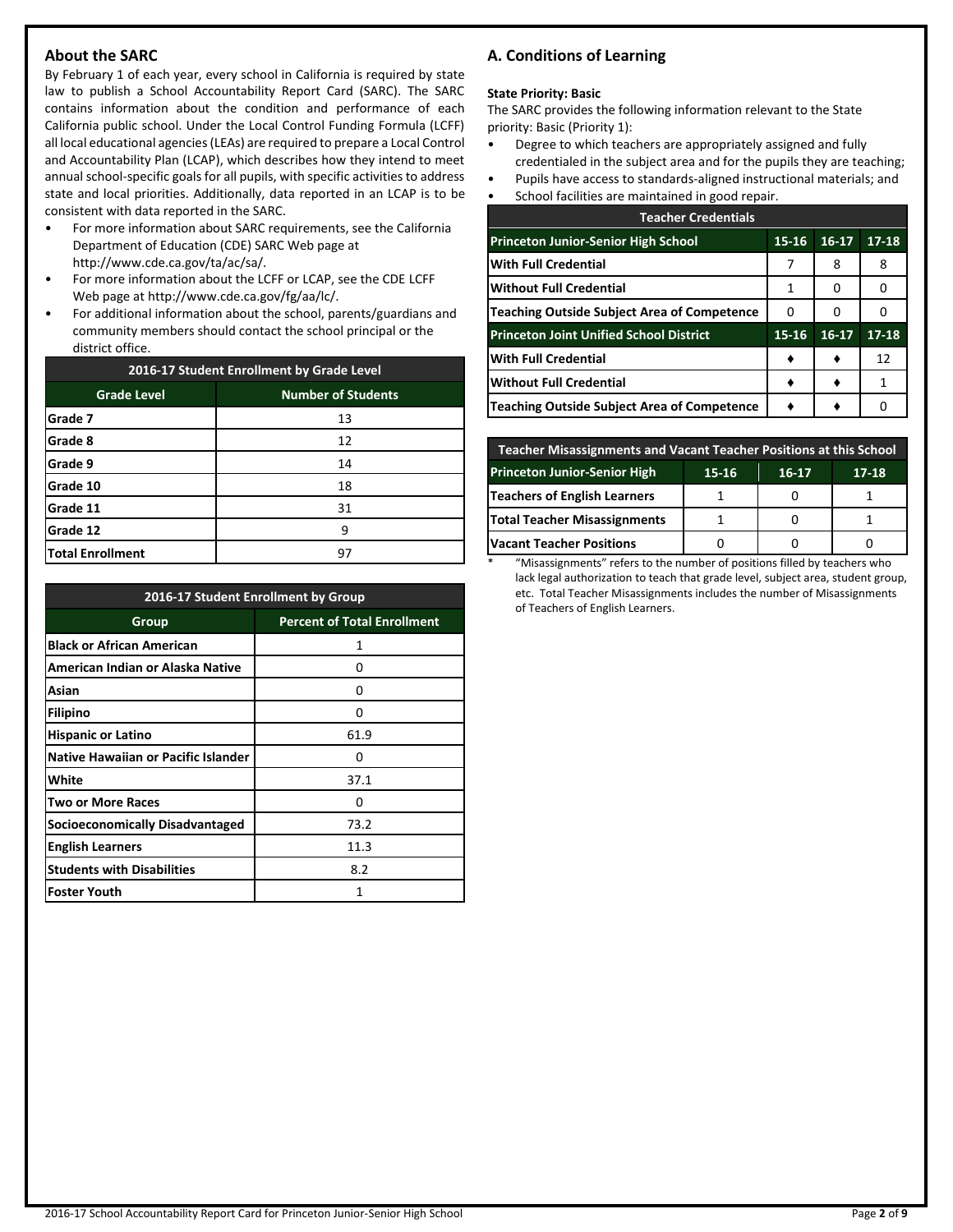### **Quality, Currency, Availability of Textbooks and Instructional Materials (School Year 2017-18)**

| <b>Textbooks and Instructional Materials</b> |                                                                                                                         |     |  |  |  |  |
|----------------------------------------------|-------------------------------------------------------------------------------------------------------------------------|-----|--|--|--|--|
| <b>Core Curriculum Area</b>                  | Year and month in which data were collected: July 2016<br><b>Textbooks and Instructional Materials/Year of Adoption</b> |     |  |  |  |  |
| <b>Reading/Language Arts</b>                 | 7th-8th 4-22-2010                                                                                                       |     |  |  |  |  |
|                                              | 9th-12th 7-21-2011                                                                                                      |     |  |  |  |  |
|                                              | The textbooks listed are from most recent adoption:                                                                     | Yes |  |  |  |  |
|                                              | Percent of students lacking their own assigned textbook:                                                                | 0%  |  |  |  |  |
| <b>Mathematics</b>                           | CPM 7th - 8th (July 2016); Integrated Math, Houghton- Mifflin 9th-11th (August 2017)                                    |     |  |  |  |  |
|                                              | The textbooks listed are from most recent adoption:                                                                     | Yes |  |  |  |  |
|                                              | Percent of students lacking their own assigned textbook:                                                                | 0%  |  |  |  |  |
| <b>Science</b>                               | Chemistry 12-18-2008                                                                                                    |     |  |  |  |  |
|                                              | Modern Biology                                                                                                          |     |  |  |  |  |
|                                              | The textbooks listed are from most recent adoption:                                                                     | Yes |  |  |  |  |
|                                              | Percent of students lacking their own assigned textbook:                                                                | 0%  |  |  |  |  |
| <b>History-Social Science</b>                | Various texts and adoptions                                                                                             |     |  |  |  |  |
|                                              | The textbooks listed are from most recent adoption:                                                                     | Yes |  |  |  |  |
|                                              | Percent of students lacking their own assigned textbook:                                                                | 0%  |  |  |  |  |
| <b>Foreign Language</b>                      | Spanish   & II 5-19-2004                                                                                                |     |  |  |  |  |
|                                              | The textbooks listed are from most recent adoption:                                                                     | Yes |  |  |  |  |
|                                              | Percent of students lacking their own assigned textbook:                                                                | 0%  |  |  |  |  |
| <b>Health</b>                                | Glencoe Teen Health                                                                                                     |     |  |  |  |  |
|                                              | 10-18-2006                                                                                                              |     |  |  |  |  |
|                                              | The textbooks listed are from most recent adoption:                                                                     | Yes |  |  |  |  |
|                                              | Percent of students lacking their own assigned textbook:                                                                | 0%  |  |  |  |  |

Note: Cells with N/A values do not require data.

### **School Facility Conditions and Planned Improvements (Most Recent Year)**

The district takes great efforts to ensure that all schools are clean, safe, and functional through proper facilities maintenance and campus supervision. Ongoing maintenance and campus improvements ensure facilities remain up to date and provide adequate space for students and staff. District maintenance and site custodial staff ensures that the repairs necessary to keep the school in good condition are completed in a timely manner. A work order process is used by school and district staff to communicate non-routine maintenance requests. Every morning before school begins a custodian inspects facilities for safety hazards or other conditions that need attention prior to students and staff entering school grounds. Two custodians are assigned to PHS.

The custodians are responsible for: Grounds keeping Restrooms Cafeteria Cleanup/Setup Office Area Cleaning

Restrooms are checked throughout the day for cleanliness and subsequently cleaned as needed. The Director of Maintenance and Operations communicates daily with the Superintendent and custodial staff concerning maintenance and school safety issues.

The district Director of Maintenance & Operations does an annual inspection of all sites in accordance with Education Code §17592.72(c) (1). The inspection tool is on file and available for review at the district office.

| <b>School Facility Good Repair Status (Most Recent Year)</b><br>Year and month in which data were collected: 12/18/17 |      |      |      |                                |  |  |
|-----------------------------------------------------------------------------------------------------------------------|------|------|------|--------------------------------|--|--|
| <b>Repair Status</b><br><b>Repair Needed and</b>                                                                      |      |      |      |                                |  |  |
| <b>System Inspected</b>                                                                                               | Good | Fair | Poor | <b>Action Taken or Planned</b> |  |  |
| Systems:                                                                                                              | X    |      |      |                                |  |  |
| Gas Leaks, Mechanical/HVAC, Sewer                                                                                     |      |      |      |                                |  |  |
| Interior:<br><b>Interior Surfaces</b>                                                                                 | X    |      |      |                                |  |  |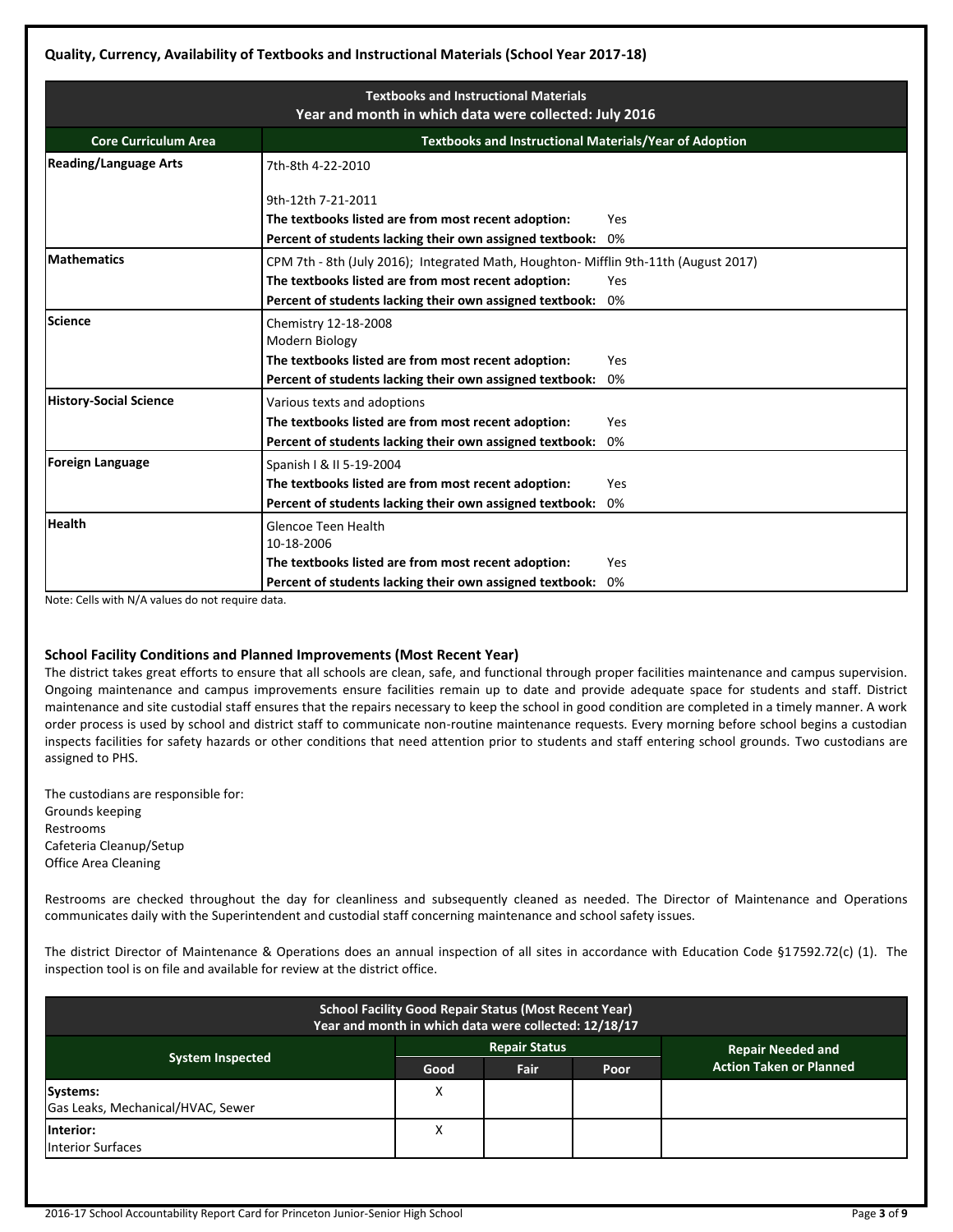| <b>School Facility Good Repair Status (Most Recent Year)</b><br>Year and month in which data were collected: 12/18/17 |                             |  |      |                      |  |                                |                                                                                                              |
|-----------------------------------------------------------------------------------------------------------------------|-----------------------------|--|------|----------------------|--|--------------------------------|--------------------------------------------------------------------------------------------------------------|
| <b>System Inspected</b>                                                                                               |                             |  |      | <b>Repair Status</b> |  |                                | <b>Repair Needed and</b>                                                                                     |
|                                                                                                                       | Good<br><b>Fair</b><br>Poor |  |      |                      |  | <b>Action Taken or Planned</b> |                                                                                                              |
| <b>Cleanliness:</b><br>Overall Cleanliness, Pest/Vermin Infestation                                                   | X                           |  |      |                      |  |                                |                                                                                                              |
| Electrical:<br>Electrical                                                                                             | X                           |  |      |                      |  |                                |                                                                                                              |
| <b>Restrooms/Fountains:</b><br>Restrooms, Sinks/ Fountains                                                            | X                           |  |      |                      |  |                                |                                                                                                              |
| Safety:<br>Fire Safety, Hazardous Materials                                                                           | X                           |  |      |                      |  |                                |                                                                                                              |
| Structural:<br>Structural Damage, Roofs                                                                               |                             |  |      | X                    |  |                                | Gym HVAC and roof scheduled for<br>restoration/replacement. Career center<br>roof scheduled for restoration. |
| External:<br>Playground/School Grounds, Windows/Doors/Gates/Fences                                                    | X                           |  |      |                      |  |                                |                                                                                                              |
| <b>Overall Rating</b>                                                                                                 | <b>Exemplary</b>            |  | Good | Fair                 |  | Poor                           |                                                                                                              |
|                                                                                                                       |                             |  | x    |                      |  |                                |                                                                                                              |

### **B. Pupil Outcomes**

#### **State Priority: Pupil Achievement**

The SARC provides the following information relevant to the State priority: Pupil Achievement (Priority 4):

- Statewide assessments (i.e., California Assessment of Student Performance and Progress [CAASPP] System, which includes the Smarter Balanced Summative Assessments for students in the general education population and the California Alternate Assessments [CAAs] for English language arts/literacy [ELA] and mathematics given in grades three through eight and grade eleven. The CAAs have replaced the California Alternate Performance Assessment [CAPA] for ELA and mathematics, which were eliminated in 2015. Only eligible students may participate in the administration of the CAAs. CAA items are aligned with alternate achievement standards, which are linked with the Common Core State Standards [CCSS] for students with significant cognitive disabilities); and
- The percentage of students who have successfully completed courses that satisfy the requirements for entrance to the University of California and the California State University, or career technical education sequences or programs of study

| <b>2016-17 CAASPP Results for All Students</b> |                                                                                       |         |           |                 |              |       |  |  |  |
|------------------------------------------------|---------------------------------------------------------------------------------------|---------|-----------|-----------------|--------------|-------|--|--|--|
|                                                | Percent of Students Meeting or Exceeding the State Standards<br>$(grades 3-8 and 11)$ |         |           |                 |              |       |  |  |  |
| <b>Subject</b>                                 | <b>School</b>                                                                         |         |           | <b>District</b> | <b>State</b> |       |  |  |  |
|                                                | $15 - 16$                                                                             | $16-17$ | $15 - 16$ | $16-17$         | $15 - 16$    | 16-17 |  |  |  |
| ELA                                            | 50                                                                                    | 52      | 30        | 41              | 48           | 48    |  |  |  |
| Math                                           | 35                                                                                    | 25      | 26        | 35              | 36           |       |  |  |  |

Percentages are not calculated when the number of students tested is ten or less, either because the number of students in this category is too small for statistical accuracy or to protect student privacy.

| <b>CAASPP Test Results in Science for All Students</b> |                                                                                                     |                 |                                          |    |    |    |  |  |
|--------------------------------------------------------|-----------------------------------------------------------------------------------------------------|-----------------|------------------------------------------|----|----|----|--|--|
|                                                        | Percent of Students Scoring at Proficient or Advanced<br>(meeting or exceeding the state standards) |                 |                                          |    |    |    |  |  |
| <b>Subject</b>                                         | <b>School</b>                                                                                       | <b>District</b> | <b>State</b>                             |    |    |    |  |  |
|                                                        | 14-15                                                                                               | $15 - 16$       | $15 - 16$<br>$15 - 16$<br>14-15<br>14-15 |    |    |    |  |  |
| <b>Science</b>                                         | 79                                                                                                  | 40              | 60                                       | 40 | 60 | 56 |  |  |

Note: Science test results include California Standards Tests (CSTs), California Modified Assessment (CMA), and California Alternate Performance Assessment (CAPA) in grades five, eight, and ten.

Note: Scores are not shown when the number of students tested is ten or less, either because the number of students in this category is too small for statistical accuracy or to protect student privacy.

Note: The 2016-17 data are not available. The California Department of Education is developing a new science assessment based on the Next Generation Science Standards for California Public Schools (CA NGSS). The new California Science Test (CAST) was piloted in spring 2017. The CST and CMA for Science will no longer be administered.

| Grade | 2016-17 Percent of Students Meeting Fitness Standards |          |        |  |  |  |
|-------|-------------------------------------------------------|----------|--------|--|--|--|
| Level | 4 of 6                                                | $5$ of 6 | 6 of 6 |  |  |  |
|       | 30.8                                                  | 30.8     |        |  |  |  |
|       | 25                                                    | 16 7     | 16 7   |  |  |  |

Percentages are not calculated when the number of students tested is ten or less, either because the number of students in this category is too small for statistical accuracy or to protect student privacy.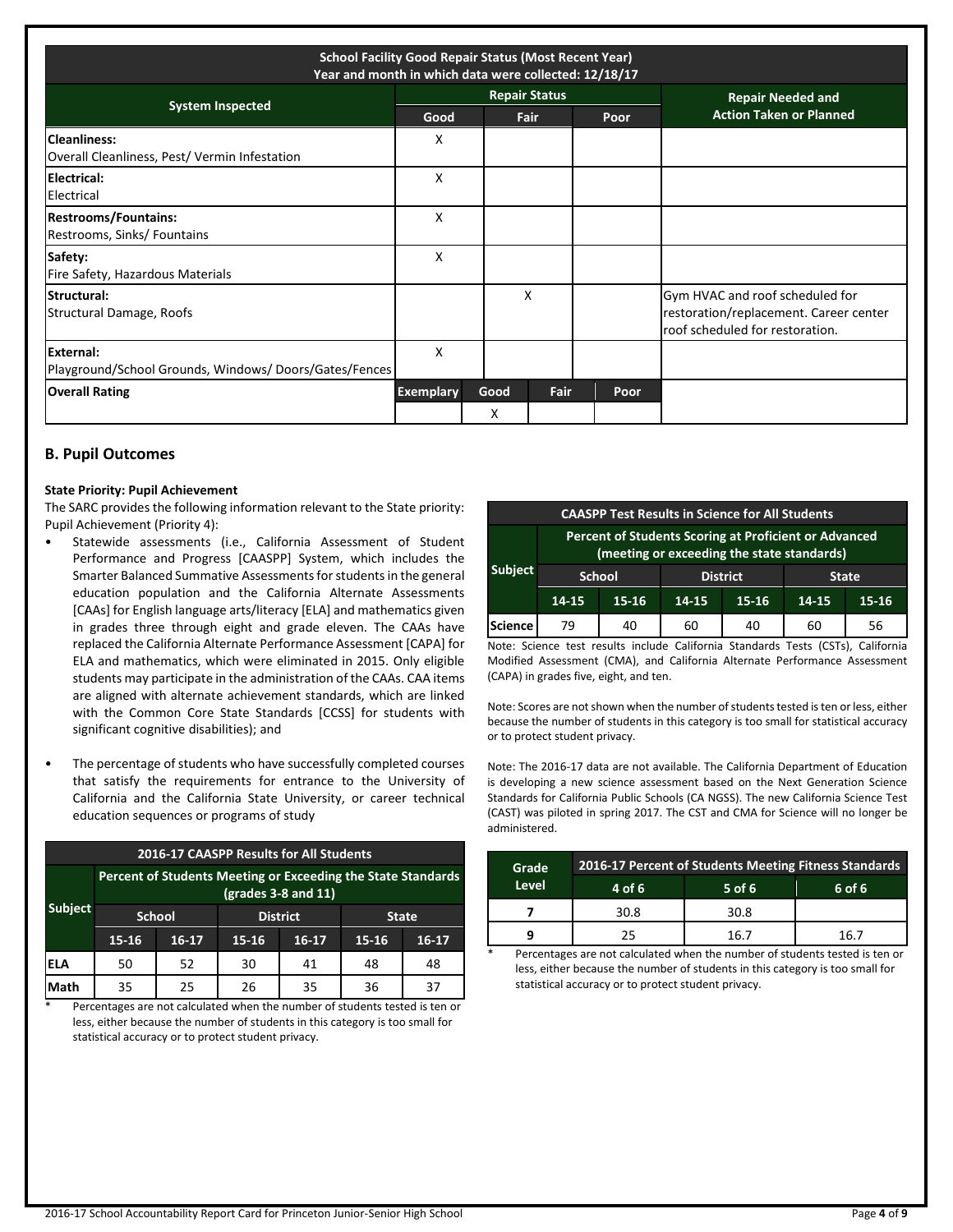| 2015-16 CAASPP Results by Student Group<br>Science (grades 5, 8, and 10) |                 |                   |                 |                               |  |  |  |
|--------------------------------------------------------------------------|-----------------|-------------------|-----------------|-------------------------------|--|--|--|
| <b>Number of Students</b><br><b>Percent of Students</b>                  |                 |                   |                 |                               |  |  |  |
| Group                                                                    | <b>Enrolled</b> | with Valid Scores | w/ Valid Scores | <b>Proficient or Advanced</b> |  |  |  |
| <b>All Students</b>                                                      | 46              | 43                | 93.5            | 39.5                          |  |  |  |
| Male                                                                     | 20              | 18                | 90.0            | 50.0                          |  |  |  |
| Female                                                                   | 26              | 25                | 96.2            | 32.0                          |  |  |  |
| <b>Hispanic or Latino</b>                                                | 29              | 29                | 100.0           | 24.1                          |  |  |  |
| White                                                                    | 17              | 14                | 82.4            | 71.4                          |  |  |  |
| <b>Socioeconomically Disadvantaged</b>                                   | 34              | 33                | 97.1            | 30.3                          |  |  |  |

\* Science test results include CSTs, CMA, and CAPA in grades five, eight, and ten. The "Proficient or Advanced" is calculated by taking the total number of students who scored at Proficient or Advanced on the science assessment divided by the total number of students with valid scores. Scores are not shown when the number of students tested is ten or less, either because the number of students in this category is too small for statistical accuracy or to protect student privacy.

| School Year 2016-17 CAASPP Assessment Results - English Language Arts (ELA)<br>Disaggregated by Student Groups, Grades Three through Eight and Eleven                      |       |       |       |       |  |  |  |  |  |
|----------------------------------------------------------------------------------------------------------------------------------------------------------------------------|-------|-------|-------|-------|--|--|--|--|--|
| <b>Total</b><br><b>Number</b><br><b>Percent</b><br><b>Percent</b><br><b>Student Group</b><br><b>Enrollment</b><br><b>Met or Exceeded</b><br><b>Tested</b><br><b>Tested</b> |       |       |       |       |  |  |  |  |  |
| <b>All Students</b>                                                                                                                                                        | 53    | 52    | 98.11 | 51.92 |  |  |  |  |  |
| Male                                                                                                                                                                       | 24    | 24    | 100   | 45.83 |  |  |  |  |  |
| Female                                                                                                                                                                     | 29    | 28    | 96.55 | 57.14 |  |  |  |  |  |
| <b>Black or African American</b>                                                                                                                                           | --    | --    |       |       |  |  |  |  |  |
| <b>Hispanic or Latino</b>                                                                                                                                                  | 37    | 36    | 97.3  | 41.67 |  |  |  |  |  |
| White                                                                                                                                                                      | 15    | 15    | 100   | 80    |  |  |  |  |  |
| <b>Socioeconomically Disadvantaged</b>                                                                                                                                     | 42    | 41    | 97.62 | 46.34 |  |  |  |  |  |
| <b>English Learners</b>                                                                                                                                                    | 16    | 15    | 93.75 | 20    |  |  |  |  |  |
| <b>Students with Disabilities</b>                                                                                                                                          | $- -$ | $- -$ | $- -$ |       |  |  |  |  |  |
| <b>Foster Youth</b>                                                                                                                                                        |       |       |       |       |  |  |  |  |  |

Note: ELA test results include the Smarter Balanced Summative Assessment and the CAA. The "Percent Met or Exceeded" is calculated by taking the total number of students who met or exceeded the standard on the Smarter Balanced Summative Assessment plus the total number of students who met the standard (i.e., achieved Level 3–Alternate) on the CAAs divided by the total number of students who participated in both assessments.

Note: Double dashes (--) appear in the table when the number of students is ten or less, either because the number of students in this category is too small for statistical accuracy or to protect student privacy.

Note: The number of students tested includes all students who participated in the test whether they received a score or not; however, the number of students tested is not the number that was used to calculate the achievement level percentages. The achievement level percentages are calculated using only students who received scores.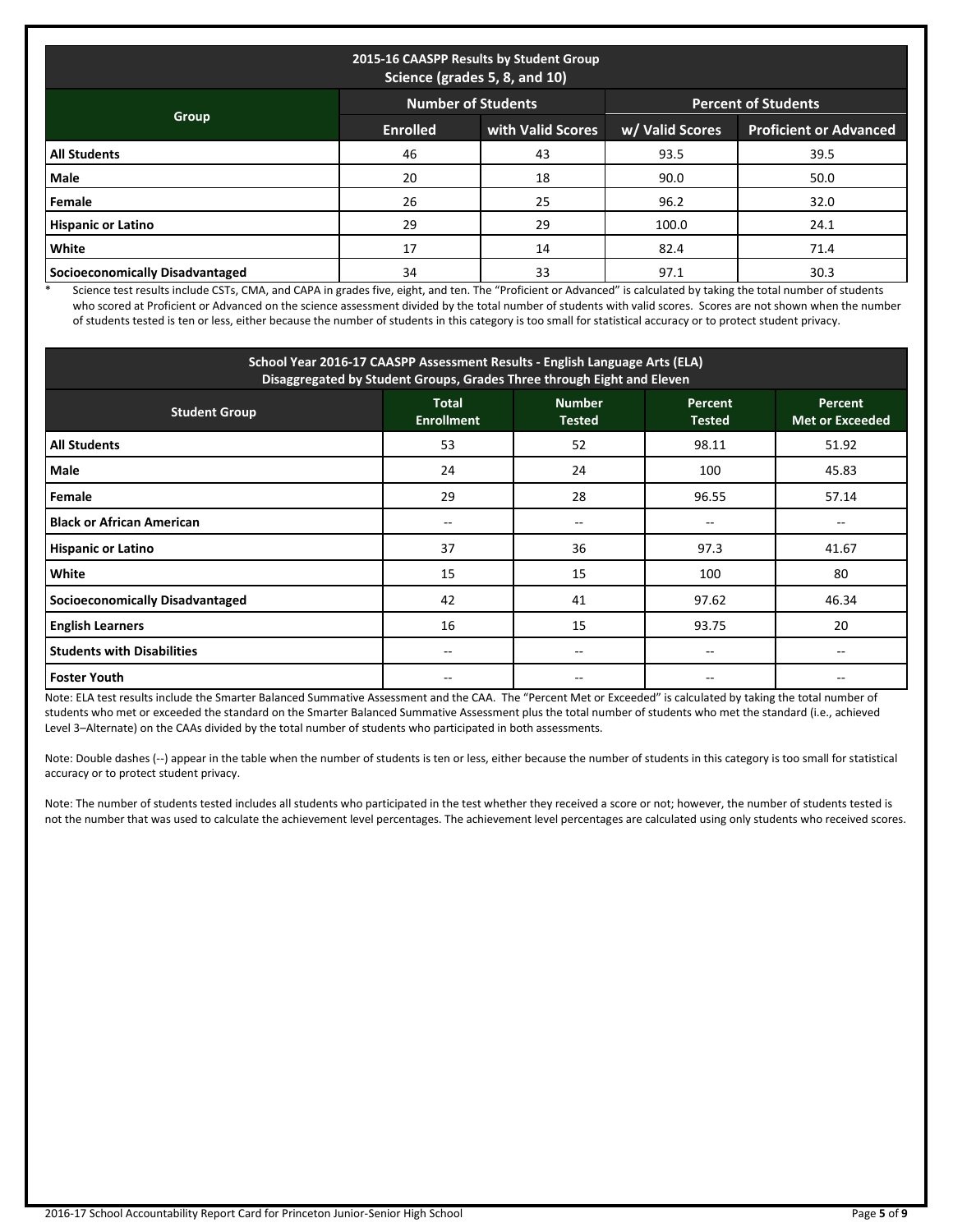| School Year 2016-17 CAASPP Assessment Results - Mathematics<br>Disaggregated by Student Groups, Grades Three through Eight and Eleven                                      |    |       |       |       |  |  |  |
|----------------------------------------------------------------------------------------------------------------------------------------------------------------------------|----|-------|-------|-------|--|--|--|
| <b>Total</b><br><b>Number</b><br><b>Percent</b><br><b>Percent</b><br><b>Student Group</b><br><b>Enrollment</b><br><b>Tested</b><br><b>Met or Exceeded</b><br><b>Tested</b> |    |       |       |       |  |  |  |
| <b>All Students</b>                                                                                                                                                        | 54 | 53    | 98.15 | 24.53 |  |  |  |
| Male                                                                                                                                                                       | 24 | 24    | 100   | 16.67 |  |  |  |
| <b>Female</b>                                                                                                                                                              | 30 | 29    | 96.67 | 31.03 |  |  |  |
| <b>Black or African American</b>                                                                                                                                           | -- | $-$   | $- -$ |       |  |  |  |
| <b>Hispanic or Latino</b>                                                                                                                                                  | 37 | 36    | 97.3  | 16.67 |  |  |  |
| White                                                                                                                                                                      | 15 | 15    | 100   | 46.67 |  |  |  |
| <b>Socioeconomically Disadvantaged</b>                                                                                                                                     | 43 | 42    | 97.67 | 19.05 |  |  |  |
| <b>English Learners</b>                                                                                                                                                    | 16 | 15    | 93.75 | 6.67  |  |  |  |
| <b>Students with Disabilities</b>                                                                                                                                          | -- | $- -$ | --    |       |  |  |  |
| <b>Foster Youth</b>                                                                                                                                                        |    |       | --    |       |  |  |  |

Note: Mathematics test results include the Smarter Balanced Summative Assessment and the CAA. The "Percent Met or Exceeded" is calculated by taking the total number of students who met or exceeded the standard on the Smarter Balanced Summative Assessment plus the total number of students who met the standard (i.e., achieved Level 3–Alternate) on the CAAs divided by the total number of students who participated in both assessments.

Note: Double dashes (--) appear in the table when the number of students is ten or less, either because the number of students in this category is too small for statistical accuracy or to protect student privacy.

Note: The number of students tested includes all students who participated in the test whether they received a score or not; however, the number of students tested is not the number that was used to calculate the achievement level percentages. The achievement level percentages are calculated using only students who received scores.

### **C. Engagement**

#### **State Priority: Parental Involvement**

The SARC provides the following information relevant to the State priority: Parental Involvement (Priority 3):

• Efforts the school district makes to seek parent input in making decisions for the school district and each schoolsite.

#### **Opportunities for Parental Involvement (School Year 2017-18)**

Parents are encouraged to become involved in their student's school by volunteering in the classroom, participating in a decision-making group, or simply attending school events. Parents can stay informed on upcoming events and school activities through the school web site, the school marquee, and flyers. Contact our district office at (530) 439-2261 for more information on how to become involved in your student's school.

Opportunities to Volunteer:

- Chaperone
- Fundraising
- Committees
- School Site Council
- WASC Team
- Migrant Parent Advisory Committee
- School Activities
- Back to School Night
- Open House
- Athletics & Transportation
- Class Community Project Activities
- Field trips

#### **State Priority: School Climate**

The SARC provides the following information relevant to the State priority: School Climate (Priority 6):

- Pupil suspension rates;
- Pupil expulsion rates; and
- Other local measures on the sense of safety.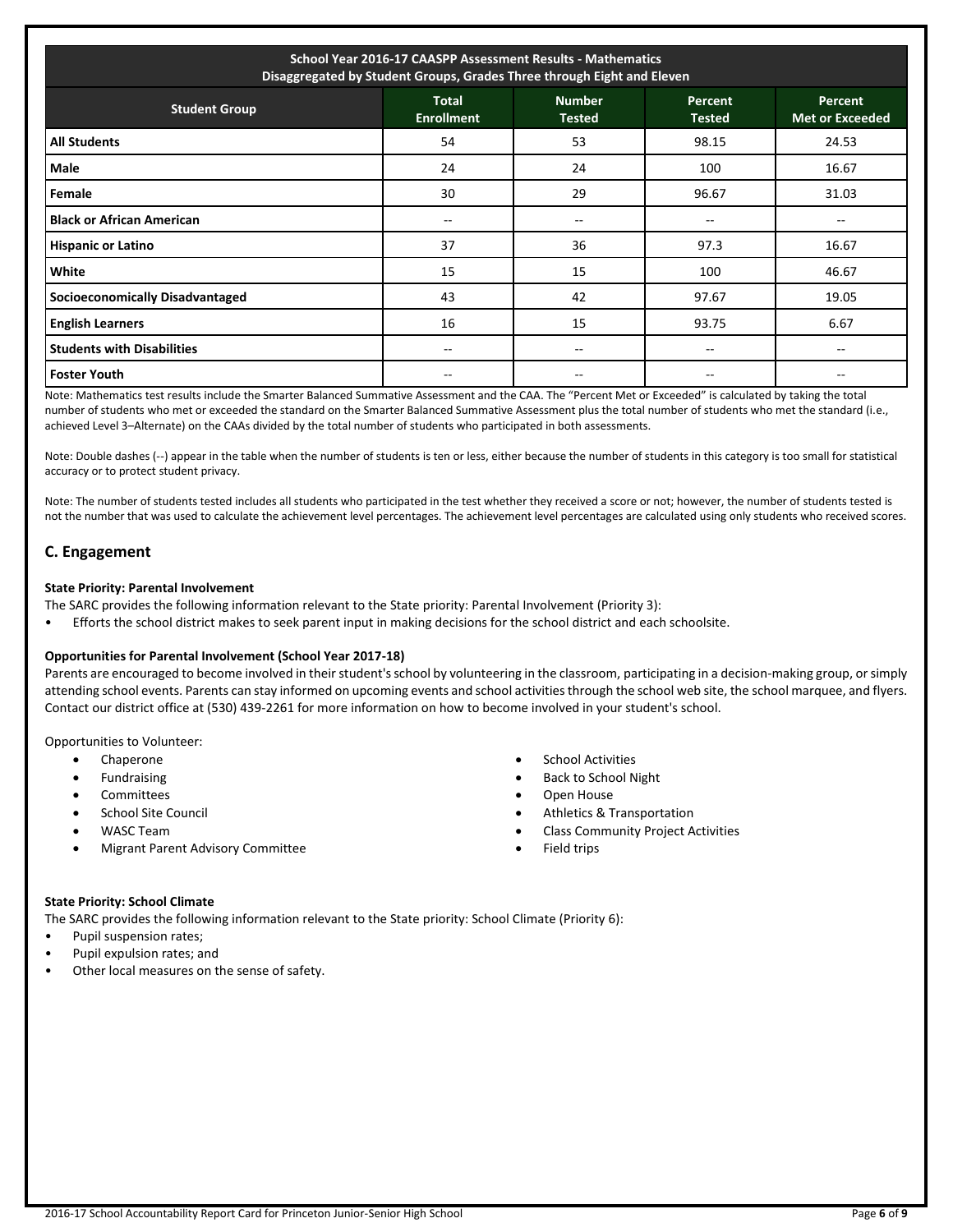### **School Safety Plan**

The School Safety Plan is reviewed, updated, and discussed with school faculty annually. The plan establishes and defines procedures/guidelines for the safe and orderly response to earthquakes, fires, floods, intruders, and other emergency disasters. It outlines the protocol for teachers and staff, including the use of telephone trees. The Safety Plan also contains the numbers for each agency that should be contacted in the event of an emergency. To prepare our students and staff for potential disasters and in according law, all schools in the Princeton Joint Unified School District routinely participates in simulated emergency preparedness drills. Each year, there are safety checks by the Fire Marshall as well as by our insurance carrier. The District is mandated to correct any safety deficiencies. We do all we can to ensure the safety of our students, staff, and community at large. To ensure safety on campus, supervisors or administrators routinely monitor appropriate behavior Campus supervisors are assigned to monitor appropriate behavior, and to ensure that all people are authorized to be on school property, all visitors must sign in when entering the campus. Our student discipline handbook is updated annually and shared with each student during a pre-selected period at the beginning of each school year. This helps to ensure that all students are aware of behavior expectation and consequences; a copy is then mailed home to all parents/guardians. The District offers first aid training each year. Although all staff is encouraged to attend, it is mandatory training for all coaches and health aides.

For more information or to view the School Safety Plan, contact the District Office at (530) 439-2261.

| <b>Suspensions and Expulsions</b> |         |         |         |  |  |
|-----------------------------------|---------|---------|---------|--|--|
| <b>School</b>                     | 2014-15 | 2015-16 | 2016-17 |  |  |
| <b>Suspensions Rate</b>           | 1.54    | 0.81    | 6.67    |  |  |
| <b>Expulsions Rate</b>            | 0       | 0       | 0       |  |  |
| <b>District</b>                   | 2014-15 | 2015-16 | 2016-17 |  |  |
| <b>Suspensions Rate</b>           | 0.96    | 0.49    | 3.83    |  |  |
| <b>Expulsions Rate</b>            | 0       | 0       | 0       |  |  |
| <b>State</b>                      | 2014-15 | 2015-16 | 2016-17 |  |  |
| <b>Suspensions Rate</b>           | 3.79    | 3.65    | 3.65    |  |  |
| <b>Expulsions Rate</b>            | 0.09    | 0.09    | 0.09    |  |  |

### **D. Other SARC Information**

The information in this section is required to be in the SARC but is not included in the state priorities for LCFF.

| 2017-18 Federal Intervention Program                 |           |           |  |  |  |
|------------------------------------------------------|-----------|-----------|--|--|--|
| <b>Indicator</b><br><b>District</b><br><b>School</b> |           |           |  |  |  |
| <b>Program Improvement Status</b>                    | Not in PI | Not In PI |  |  |  |
| <b>First Year of Program Improvement</b>             |           |           |  |  |  |
| Year in Program Improvement                          |           |           |  |  |  |
| Number of Schools Currently in Program Improvement   |           |           |  |  |  |
| Percent of Schools Currently in Program Improvement  |           |           |  |  |  |

| <b>Academic Counselors and Other Support Staff at this School</b> |     |  |  |
|-------------------------------------------------------------------|-----|--|--|
| <b>Number of Full-Time Equivalent (FTE)</b>                       |     |  |  |
| <b>Academic Counselor</b>                                         | .75 |  |  |
| <b>Counselor (Social/Behavioral or Career Development)</b>        | o   |  |  |
| Library Media Teacher (Librarian)                                 | 0   |  |  |
| Library Media Services Staff (Paraprofessional)                   | o   |  |  |
| <b>Psychologist</b>                                               | o   |  |  |
| <b>Social Worker</b>                                              | o   |  |  |
| <b>Nurse</b>                                                      | o   |  |  |
| Speech/Language/Hearing Specialist                                | o   |  |  |
| <b>Resource Specialist</b>                                        | o   |  |  |
| Other<br>ŋ                                                        |     |  |  |
| <b>Average Number of Students per Staff Member</b>                |     |  |  |
| <b>Academic Counselor</b>                                         | 137 |  |  |

One Full Time Equivalent (FTE) equals one staff member working full time; one FTE could also represent two staff members who each work 50 percent of full time.

| Average Class Size and Class Size Distribution (Secondary) |         |                           |         |                              |   |   |                                                                         |  |  |  |  |
|------------------------------------------------------------|---------|---------------------------|---------|------------------------------|---|---|-------------------------------------------------------------------------|--|--|--|--|
| <b>Number of Classrooms*</b>                               |         |                           |         |                              |   |   |                                                                         |  |  |  |  |
|                                                            |         | <b>Average Class Size</b> |         | $33+$<br>$1-22$<br>$23 - 32$ |   |   |                                                                         |  |  |  |  |
| Subject                                                    | 2014-15 | 2015-16                   | 2016-17 |                              |   |   | 2014-15 2015-16 2016-17 2014-15 2015-16 2016-17 2014-15 2015-16 2016-17 |  |  |  |  |
| English                                                    | 14      | 17                        | 13      | 10                           | 5 | 9 |                                                                         |  |  |  |  |
| <b>Mathematics</b>                                         | 11      | 16                        | 12      | 10                           | 5 |   |                                                                         |  |  |  |  |
| Science                                                    | 12      | 13                        | 10      | 6                            |   |   |                                                                         |  |  |  |  |
| <b>Social Science</b>                                      | 17      | 16                        | 16      | 5                            | 3 | 4 |                                                                         |  |  |  |  |

\* Number of classes indicates how many classrooms fall into each size category (a range of total students per classroom). At the secondary school level, this information is reported by subject area rather than grade level.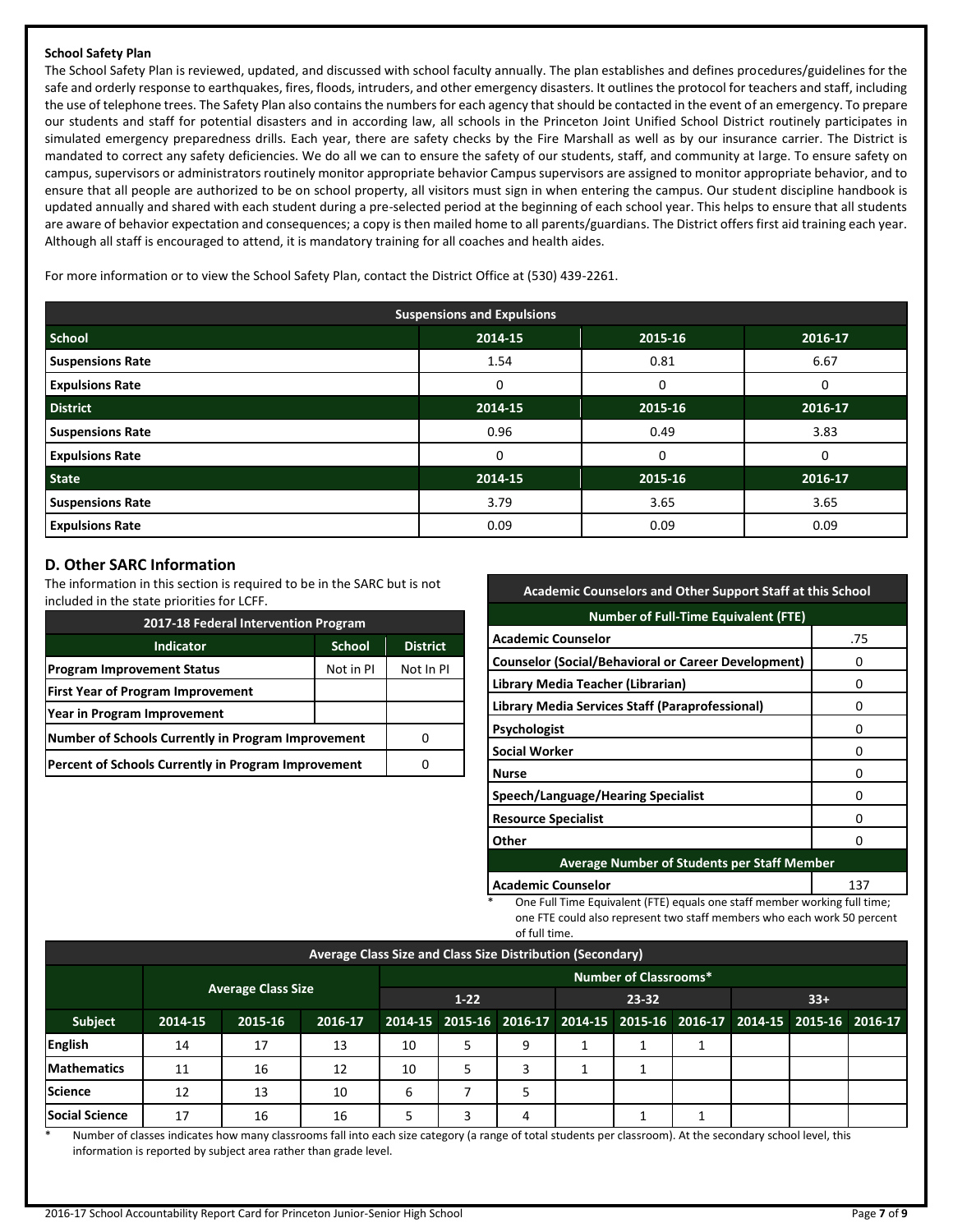### **Professional Development provided for Teachers**

Training and curriculum development activities at Princeton Junior Senior High School have focused on the California State Content Standards and Frameworks; they are now shifting to a focus on Common Core Standards and Next Generation Science Standards. Professional development activities support adoption of new curriculum, language arts and math curricula, and alignment of curriculum to content standards. Decisions concerning selection of staff development activities are performed by the principal using tools such as teacher input, state assessment results and data analysis to determine the areas in which additional teacher training may enhance classroom instruction and increase student achievement levels. Princeton Elementary continues to offer three (3) paid in-service days annually for staff development. These days are focused on the improvement of student achievement and the development of safe schools. The district also offers ongoing support to new teachers through BTSA (Beginning Teacher Assessment and Support), and all teachers are highly encouraged to attend professional workshops and conferences to hone their skills. The district also devotes up to 6 minimum days that are strictly for collaboration purposes and/or staff development. Classified support staff receives job-related training from department supervisors and the Glenn County Office of Education. Classified employees are also encouraged to seek outside staff development opportunities to enhance job proficiency.

| FY 2015-16 Teacher and Administrative Salaries |                           |                                                                  |  |  |  |
|------------------------------------------------|---------------------------|------------------------------------------------------------------|--|--|--|
| Category                                       | <b>District</b><br>Amount | <b>State Average for</b><br><b>Districts In Same</b><br>Category |  |  |  |
| <b>Beginning Teacher Salary</b>                |                           | \$41,164                                                         |  |  |  |
| <b>Mid-Range Teacher Salary</b>                |                           | \$61,818                                                         |  |  |  |
| <b>Highest Teacher Salary</b>                  |                           | \$84,567                                                         |  |  |  |
| <b>Average Principal Salary (ES)</b>           |                           | \$96,125                                                         |  |  |  |
| <b>Average Principal Salary (MS)</b>           |                           | \$103,336                                                        |  |  |  |
| <b>Average Principal Salary (HS)</b>           |                           | \$101,955                                                        |  |  |  |
| <b>Superintendent Salary</b>                   |                           | \$126,855                                                        |  |  |  |
| <b>Percent of District Budget</b>              |                           |                                                                  |  |  |  |
| <b>Teacher Salaries</b>                        | 26%                       | 32%                                                              |  |  |  |
| <b>Administrative Salaries</b>                 | 9%                        | 6%                                                               |  |  |  |

| FY 2015-16 Expenditures Per Pupil and School Site Teacher Salaries |              |                                 |          |          |  |
|--------------------------------------------------------------------|--------------|---------------------------------|----------|----------|--|
|                                                                    | Average      |                                 |          |          |  |
| Level                                                              | <b>Total</b> | <b>Teacher</b><br><b>Salary</b> |          |          |  |
| <b>School Site</b>                                                 | \$15,297     | \$910                           | \$14,386 | \$54,874 |  |
| <b>District</b>                                                    |              |                                 | \$14,386 |          |  |
| <b>State</b>                                                       |              |                                 | \$6,574  | \$62,381 |  |
| <b>Percent Difference: School Site/District</b>                    |              | 0.0                             | 0.0      |          |  |
| Percent Difference: School Site/ State                             |              |                                 | 118.8    | $-12.0$  |  |

Cells with  $\blacklozenge$  do not require data.

For detailed information on salaries, see the CDE Certificated Salaries & Benefits webpage a[t www.cde.ca.gov/ds/fd/cs/.](http://www.cde.ca.gov/ds/fd/cs/)

### **Types of Services Funded**

Princeton offers before and after school tutoring to students who scored low on the state standards tests or are at risk of retention. A credit recovery class is available for students who need to make up for credit deficiencies. Online classes in a variety of subjects, including AP level, are available to students.

| Dropout Rate and Graduation Rate (Four-Year Cohort Rate) |         |         |         |  |  |
|----------------------------------------------------------|---------|---------|---------|--|--|
| <b>Princeton Junior-Senior High School</b>               | 2013-14 | 2014-15 | 2015-16 |  |  |
| <b>Dropout Rate</b>                                      | 5       | 0       | 0       |  |  |
| <b>Graduation Rate</b>                                   | 95      | 90      | 100     |  |  |
| <b>Princeton Joint Unified School District</b>           | 2013-14 | 2014-15 | 2015-16 |  |  |
| <b>Dropout Rate</b>                                      |         | 0       | 0       |  |  |
| <b>Graduation Rate</b>                                   | 95      | 90      | 100     |  |  |
| <b>California</b>                                        | 2013-14 | 2014-15 | 2015-16 |  |  |
| <b>Dropout Rate</b>                                      | 11.5    | 10.7    | 9.7     |  |  |
| <b>Graduation Rate</b>                                   | 80.95   | 82.27   | 83.77   |  |  |

| <b>Career Technical Education Participation</b>                                                          |                                  |  |  |  |
|----------------------------------------------------------------------------------------------------------|----------------------------------|--|--|--|
| <b>Measure</b>                                                                                           | <b>CTE Program Participation</b> |  |  |  |
| Number of pupils participating in CTE                                                                    | 49                               |  |  |  |
| % of pupils completing a CTE program and earning a high school diploma                                   | 4.8%                             |  |  |  |
| √ of CTE courses sequenced or articulated between the school and institutions of postsecondary education | 16.7%                            |  |  |  |